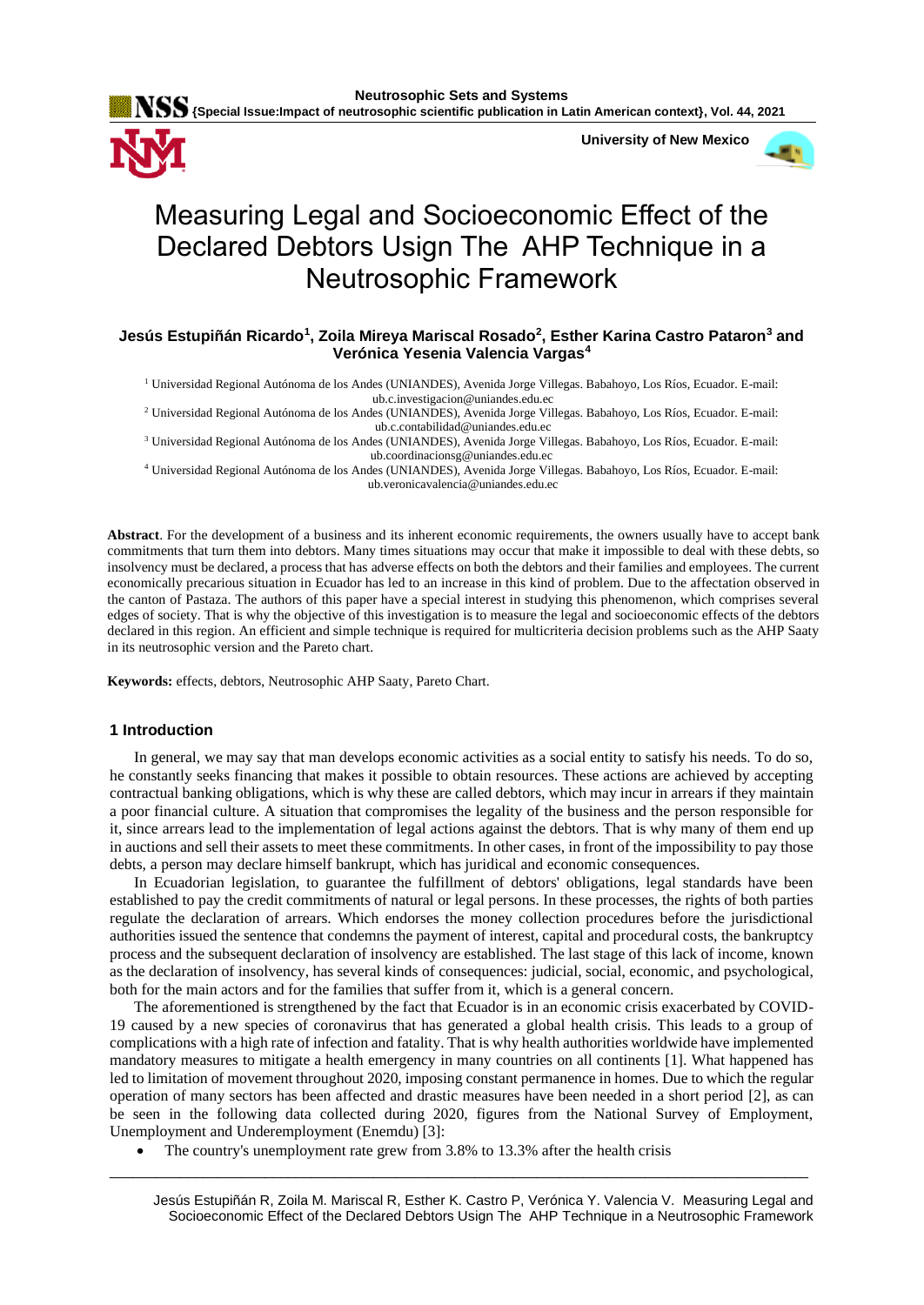- Only 32.1% of workers in Ecuador had a suitable job
- 48.6% of people with employment were in the informal sector of the economy, which means that five out of 10 people with adequate or inappropriate employment work in "companies that are not incorporated into society", to avoid the expenses that the legality entails.

Due to the affectation observed in the canton of Pastaza, the authors of this paper have a special interest in studying this phenomenon, which comprises several edges of society. That is why the objective of this investigation is to measure the legal and socioeconomic effects of the debtors declared in this region. For which an effective and simple technique is required for multicriteria decision problems such as the AHP Saaty (Analytic Hierarchy Process) in its neutrosophic version along with the Pareto Diagram. The latter is a strategic analysis to discern trivial effects from vital ones. Decision-making methods integrate multiple data sets [\[4-7\]](#page-7-3) and several authors confirm that they are highly adequate in multidimensional frameworks and require a series of steps in which decisions must be made, especially in environments of uncertainty caused by the analysis of psychosocial phenomena where the nature of the variables does not come from an exact science [\[8-12\]](#page-8-0). That is why the evaluation of the criteria in the AHP Saaty will proceed to use the assessments provided by neutrosophic science. The work algorithm to follow is illustrated below using a process approach:



Figure 1. Guideline of the research.

#### **2 Materials and Methods**

The Analytic Hierarchy Process was proposed by Thomas Saaty in 1980 [\[13\]](#page-8-1). It is one of the most extensive methods in solving multicriteria decision-making problems. This method models the problem that leads to forming a hierarchy representative of the associated decision-making scheme. This hierarchy presents at the upper level the goal pursued in solving the problem and at the lower level, it includes the different alternatives from which a decision must be taken. The intermediate levels detail the set of criteria and attributes considered [\[14,](#page-8-2) [15\]](#page-8-3).

The formulation of the decision-making problem in a hierarchical structure is the first stage. This stage is where the decision-maker must break down the problem into its relevant components. The basic hierarchy is made up of general goals or objectives, criteria, and alternatives [\[16-18\]](#page-8-4). The hierarchy is constructed so that each elements are of the same order of magnitude and can be related to some of the next levels.

In a typical hierarchy, the highest level locates the goal of the decision-making process. The elements that affect decision-making are represented at the intermediate level, the criteria occupying the intermediate levels. Finally, at the lowest level appear the decision options [\[13,](#page-8-1) [19-39\]](#page-8-5). Figure 2 shows the hierarchical structure of AHP.



**Figure 2.** Scheme of a generic tree representing an Analytic Hierarchy Process. Source: [\[13\]](#page-8-1)

**\_\_\_\_\_\_\_\_\_\_\_\_\_\_\_\_\_\_\_\_\_\_\_\_\_\_\_\_\_\_\_\_\_\_\_\_\_\_\_\_\_\_\_\_\_\_\_\_\_\_\_\_\_\_\_\_\_\_\_\_\_\_\_\_\_\_\_\_\_\_\_\_\_\_\_\_\_\_\_\_\_\_\_\_\_\_\_\_\_\_** Jesús Estupiñán R, Zoila M. Mariscal R, Esther K. Castro P, Verónica Y. Valencia V. Measuring Legal and Socioeconomic Effect of the Declared Debtors Usign The AHP Technique in a Neutrosophic Framework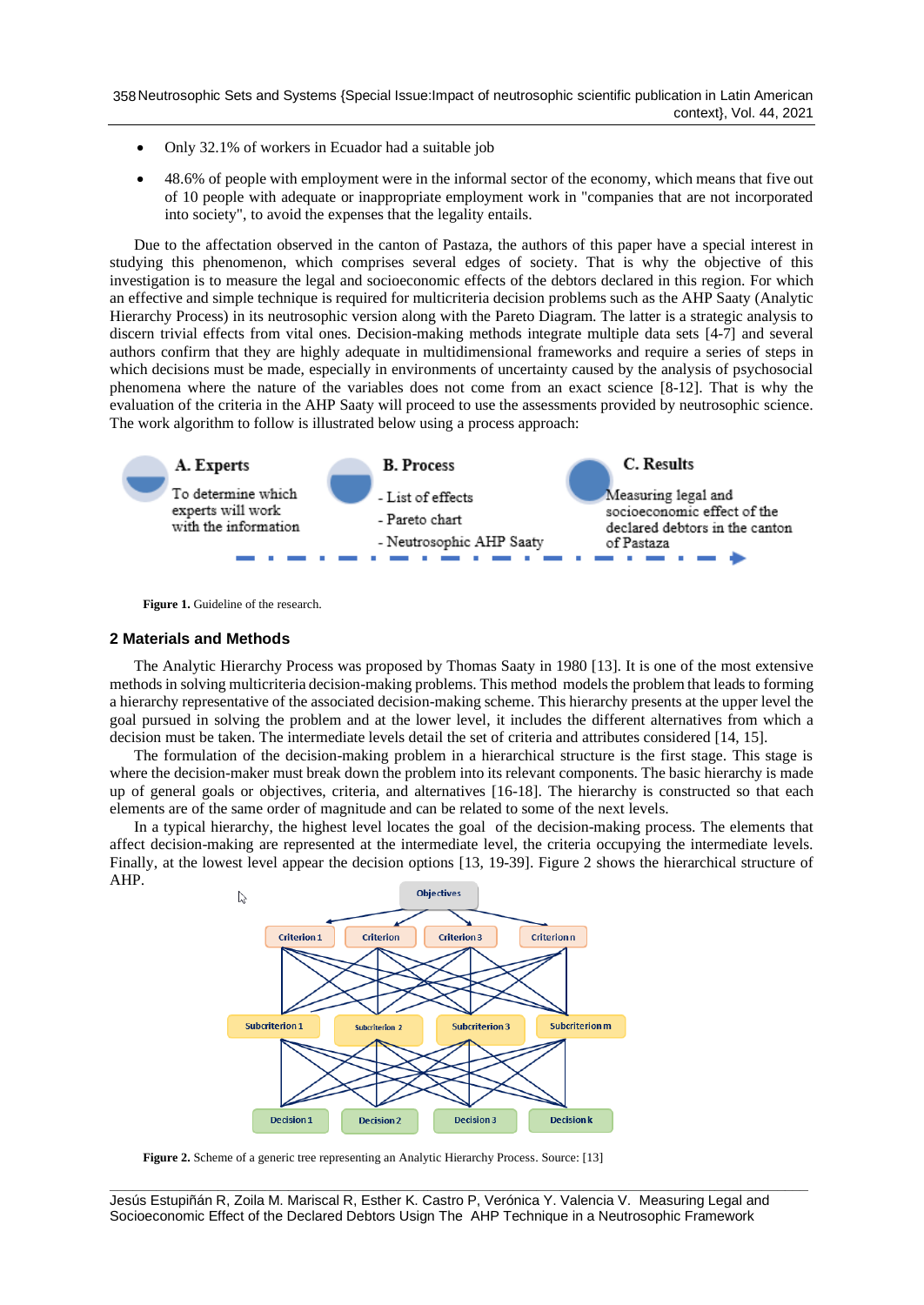Neutrosophic Sets and Systems {Special Issue:Impact of neutrosophic scientific publication in Latin American 359 context}, Vol. 44, 2021

For the description of the method, the following definitions are presented:

Definition 1: ([\[40,](#page-9-0) [41\]](#page-9-1)) The Neutrosophic set N is characterized by three membership functions, which are the truth-membership function TA, indeterminacy-membership function IA, and falsehood-membership function FA, where U is the Universe of Discourse and  $\forall x \in U$ , TA(x), IA(x), FA(x)  $\subseteq$ ]-0, 1+[, and -0 $\leq$ inf TA(x)+ inf IA (x) + inf FA (x)  $\leq$ sup TA(x)+ sup IA (x) + sup FA (x) $\leq$ 3+. Notice that, according to the definition, TA(x), IA(x) and FA(x) are real standard or non-standard subsets of  $]-0$ ,  $1+$  [and hence, TA(x), IA(x) and FA(x) can be subintervals of [0, 1].

Definition 2: ([\[40,](#page-9-0) [41\]](#page-9-1)) The Single-Valued Neutrosophic Set (SVNS) N over U is  $A = \{\langle x, TA(x), IA(x), \rangle\}$  $FA(x)$ :  $x \in U$ }, where  $TA:U\rightarrow [0, 1]$ ,  $IA:U\rightarrow [0, 1]$ , and  $FA:U\rightarrow [0, 1]$ ,  $0 \le TA(x) + IA(x) + FA(x) \le 3$ . The Single-Valued Neutrosophic Number (SVNN) is represented by N = (t, I, f), such that  $0 \le t$ , I,  $f \le 1$  and  $0 \le t + I + f \le 3$ .

Definition 3: ([\[40-43\]](#page-9-0)) the single-valued trapezoidal neutrosophic number,  $\tilde{a} = \langle (a_1, a_2, a_3, a_4), \alpha_{\tilde{a}}, \beta_{\tilde{a}}, \gamma_{\tilde{a}} \rangle$ , is a neutrosophic set on ℝ, whose truth, indeterminacy and falsehood membership functions are defined respectively:

$$
T_{\tilde{a}}(x) = \begin{cases} \alpha_{\tilde{a}\left(\frac{x-a_1}{a_2-a_1}\right)}, & a_1 \le x \le a_2\\ \alpha_{\tilde{a}}, & a_2 \le x \le a_3\\ \alpha_{\tilde{a}\left(\frac{a_3-x}{a_3-a_2}\right)}, & a_3 \le x \le a_4\\ 0, & \text{otherwise} \end{cases}
$$
\n
$$
\left(\begin{array}{cc} \frac{(a_2-x+\beta_{\tilde{a}}(x-a_1))}{a_2-a_1}, & a_1 \le x \le a_2\\ 0, & \text{otherwise} \end{array}\right)
$$
\n(1)

$$
I_{\tilde{a}}(x) = \begin{cases} \beta_{\tilde{a}} & a_2 \le x \le a_3 \\ \frac{(x-a_2 + \beta_{\tilde{a}}(a_3 - x))}{a_3 - a_2}, & a_3 \le x \le a_4 \\ 1, & \text{otherwise} \end{cases}
$$
(2)

$$
F_{\tilde{a}}(x) = \begin{cases} \frac{(a_2 - x + \gamma_{\tilde{a}}(x - a_1))}{a_2 - a_1}, & a_1 \le x \le a_2\\ \gamma_{\tilde{a}}, & a_2 \le x \le a_3\\ \frac{(x - a_2 + \gamma_{\tilde{a}}(a_3 - x))}{a_3 - a_2}, & a_3 \le x \le a_4\\ 1, & \text{otherwise} \end{cases}
$$
(3)

Where, and.  $\alpha_{\tilde{a}}, \beta_{\tilde{a}}, \gamma_{\tilde{a}} \in [0,1]$  a<sub>1</sub>, a<sub>2</sub>, a<sub>3</sub>, a<sub>4</sub>  $\in \mathbb{R}$ a<sub>1</sub>  $\leq a_2 \leq a_3 \leq a_4$ 

Definition 4: ([\[40-43\]](#page-9-0)) given  $\tilde{a} = \langle (a_1, a_2, a_3, a_4); \alpha_{\tilde{a}}, \beta_{\tilde{a}}, \gamma_{\tilde{a}} \rangle$  and  $\tilde{b} = \langle (b_1, b_2, b_3, b_4); \alpha_{\tilde{b}}, \beta_{\tilde{b}}, \gamma_{\tilde{b}} \rangle$  two singlevalued trapezoidal neutrosophic numbers and  $\lambda$  any non-null number in the real line. Then, the following operations are defined:

Addition:  $\tilde{a} + \tilde{b} = \langle (a_1 + b_1, a_2 + b_2, a_3 + b_3, a_4 + b_4) ; \alpha_{\tilde{a}} \wedge \alpha_{\tilde{b}}, \beta_{\tilde{a}} \vee \beta_{\tilde{b}}, \gamma_{\tilde{a}} \vee \gamma_{\tilde{b}} \rangle$ Subtraction:  $\tilde{a} - \tilde{b} = \langle (a_1 - b_4, a_2 - b_3, a_3 - b_2, a_4 - b_1) ; \alpha_{\tilde{a}} \wedge \alpha_{\tilde{b}}, \beta_{\tilde{a}} \vee \beta_{\tilde{b}}, \gamma_{\tilde{a}} \vee \gamma_{\tilde{b}} \rangle$  (4) Inversion:  $\tilde{a}^{-1} = \langle (a_4^{-1}, a_3^{-1}, a_2^{-1}, a_1^{-1}); \alpha_{\tilde{a}}, \beta_{\tilde{a}}, \gamma_{\tilde{a}} \rangle$ , where  $a_1, a_2, a_3, a_4 \neq 0$ . Multiplication by a scalar number:

$$
\lambda \tilde{a} = \begin{cases}\n\{(\lambda a_1, \lambda a_2, \lambda a_3, \lambda a_4); \alpha_{\tilde{a}}, \beta_{\tilde{a}}, \gamma_{\tilde{a}}\}, & \lambda > 0 \\
\{(\lambda a_4, \lambda a_3, \lambda a_2, \lambda a_1); \alpha_{\tilde{a}}, \beta_{\tilde{a}}, \gamma_{\tilde{a}}\}, & \lambda < 0\n\end{cases}
$$

Definitions 3 and 4 refer to single-valued triangular neutrosophic number when the condition  $a_2 = a_3$ , [\[44-46\]](#page-9-2). For simplicity, we use the linguistic scale of triangular neutrosophic numbers (see Table 1 and compare it with the scale defined in [\[47\]](#page-9-3). The levels of importance or weighting of the criteria are estimated using paired comparisons between them. This comparison is carried out using a scale, as expressed in equation (6)[\[48\]](#page-9-4).

$$
S = \left\{ \frac{1}{9}, \frac{1}{7}, \frac{1}{5}, \frac{1}{3}, 1, 3, 5, 7, 9 \right\}
$$
\n<sup>(5)</sup>

We can find in [\[47\]](#page-9-3) the theory of the AHP technique in a neutrosophic framework. We can model the indeterminacy of decision-making by applying neutrosophic AHP (NAHP) . Equation 7 contains a generic neutrosophic pair-wise comparison matrix for NAHP.

|  |  | $\widetilde{A} = \begin{bmatrix} \widetilde{1} & \widetilde{a}_{12} & \cdots & \widetilde{a}_{1n} \\ \vdots & \vdots & \ddots & \vdots \\ \widetilde{a}_{n1} & \widetilde{a}_{n2} & \cdots & \widetilde{1} \end{bmatrix}$ |  |
|--|--|---------------------------------------------------------------------------------------------------------------------------------------------------------------------------------------------------------------------------|--|
|  |  |                                                                                                                                                                                                                           |  |
|  |  |                                                                                                                                                                                                                           |  |

Jesús Estupiñán R, Zoila M. Mariscal R, Esther K. Castro P, verónica Y. Valencia V. Measuring Legal and Socioeconomic Effect of the Declared Debtors Usign The AHP Technique in a Neutrosophic Framework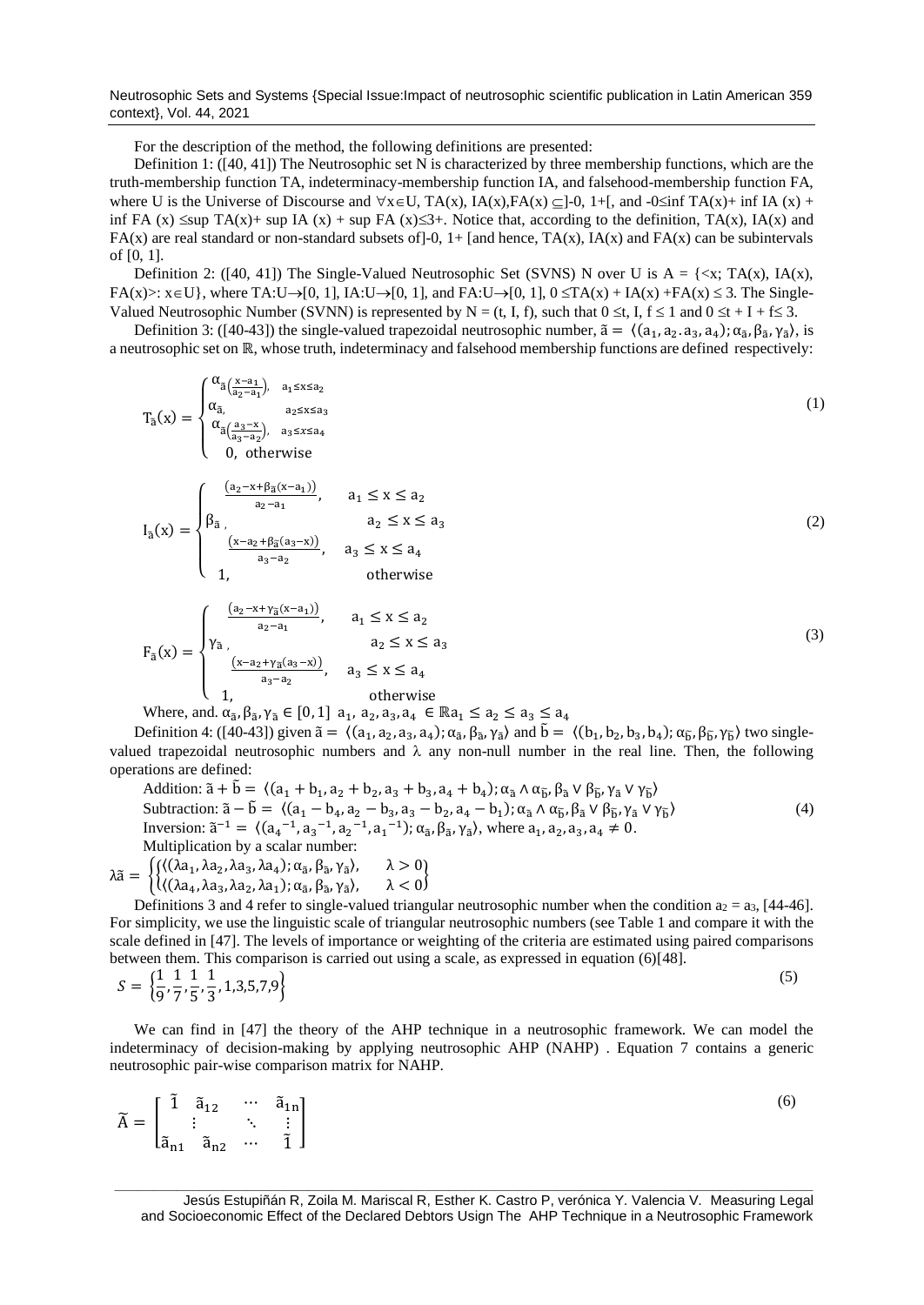Matrix  $\tilde{A}$  must satisfy condition  $\tilde{a}_{ji} = \tilde{a}_{ij}^{-1}$ , based on the inversion operator of Definition 4.

To convert neutrosophic triangular numbers into crisp numbers, there are two indexes defined in [\[47\]](#page-9-3), the score and accuracy indexes, respectively, see Equations 7 and 8:

$$
S(\tilde{a}) = \frac{1}{8} [a_1 + a_2 + a_3] (2 + \alpha_{\tilde{a}} - \beta_{\tilde{a}} - \gamma_{\tilde{a}})
$$
\n(7)

$$
A(\tilde{a}) = \frac{1}{8} [a_1 + a_2 + a_3] (2 + \alpha_{\tilde{a}} - \beta_{\tilde{a}} + \gamma_{\tilde{a}})
$$

| Saaty's scale | <b>Definition</b>                        | <b>Neutrosophic Triangular Scale</b>                      |
|---------------|------------------------------------------|-----------------------------------------------------------|
|               | Equally influential                      | $\tilde{1} = \langle (1,1,1); 0.50, 0.50, 0.50 \rangle$   |
| 3             | Slightly influential                     | $\tilde{3} = \langle (2,3,4); 0.30, 0.75, 0.70 \rangle$   |
| 5             | Strongly influential                     | $\tilde{5} = \langle (4, 5, 6); 0.80, 0.15, 0.20 \rangle$ |
|               | Very strongly influential                | $\tilde{7} = \langle (6, 7, 8); 0.90, 0.10, 0.10 \rangle$ |
| 9             | Absolutely influential                   | $\tilde{9} = \langle (9, 9, 9); 1.00, 1.00, 1.00 \rangle$ |
| 2, 4, 6, 8    | Sporadic values between two close scales | $\tilde{2} = \langle (1, 2, 3); 0.40, 0.65, 0.60 \rangle$ |
|               |                                          | $\tilde{4} = \langle (3, 4, 5); 0.60, 0.35, 0.40 \rangle$ |
|               |                                          | $\tilde{6} = \langle (5, 6, 7); 0.70, 0.25, 0.30 \rangle$ |
|               |                                          | $\tilde{8} = \langle (7,8,9); 0.85, 0.10, 0.15 \rangle$   |

**Table 1.** Saaty's scale translated to a neutrosophic triangular scale.

Step 1 Select a group of experts.

Step 2 Structure the neutrosophic pair-wise comparison matrix of factors, sub-factors, and strategies, through the linguistic terms shown in Table 1.

The neutrosophic scale is attained according to expert opinions [\[49\]](#page-9-5). The neutrosophic pair-wise comparison matrix of factors, sub-factors, and strategies are as described in Equation 6.

Step 3 Check the consistency of experts' judgments.

Step 4 Calculate the weight of the factors from the neutrosophic pair-wise comparison matrix, by transforming it into a deterministic matrix using Equations 9 and 10. To get the score and the accuracy degree of  $\tilde{a}_{ii}$  the following equations are used:

$$
S(\tilde{a}_{ji}) = \frac{1}{S(\tilde{a}_{ij})}
$$
  
\n
$$
A(\tilde{a}_{ji}) = \frac{1}{A(\tilde{a}_{ij})}
$$
\n(9)

With compensation by accuracy degree of each triangular neutrosophic number in the neutrosophic pair-wise comparison matrix, we derive the following matrix:

$$
A = \begin{bmatrix} 1 & a_{12} & \cdots & a_{1n} \\ \vdots & \ddots & \vdots \\ a_{n1} & a_{n2} & \cdots & 1 \end{bmatrix}
$$
 (11)

Determine the ranking of priorities, namely the Eigen Vector X, from the previous matrix:

1. Normalize the column entries by dividing each entry by the sum of the column.

2. Take the total of the row averages.

Note that Step 3 refers to consider the use of the calculus of the Consistency Index (CI), which is a function depending on  $\lambda$  max, the maximum eigenvalue of the matrix. Saaty establishes that consistency of the evaluations can be determined by the equation:

$$
CI = \frac{\lambda_{\text{max}} - n}{n - 1} [50],\tag{12}
$$

where n is the order of the matrix. In addition, the *Consistency Rati*o (CR) is defined by the equation:

$$
CR = \frac{Cl}{RI} \tag{13}
$$

Jesús Estupiñán R, Zoila M. Mariscal R, Esther K. Castro P, Verónica Y. Valencia V. Measuring Legal and Socioeconomic Effect of the Declared Debtors Usign The AHP Technique in a Neutrosophic Framework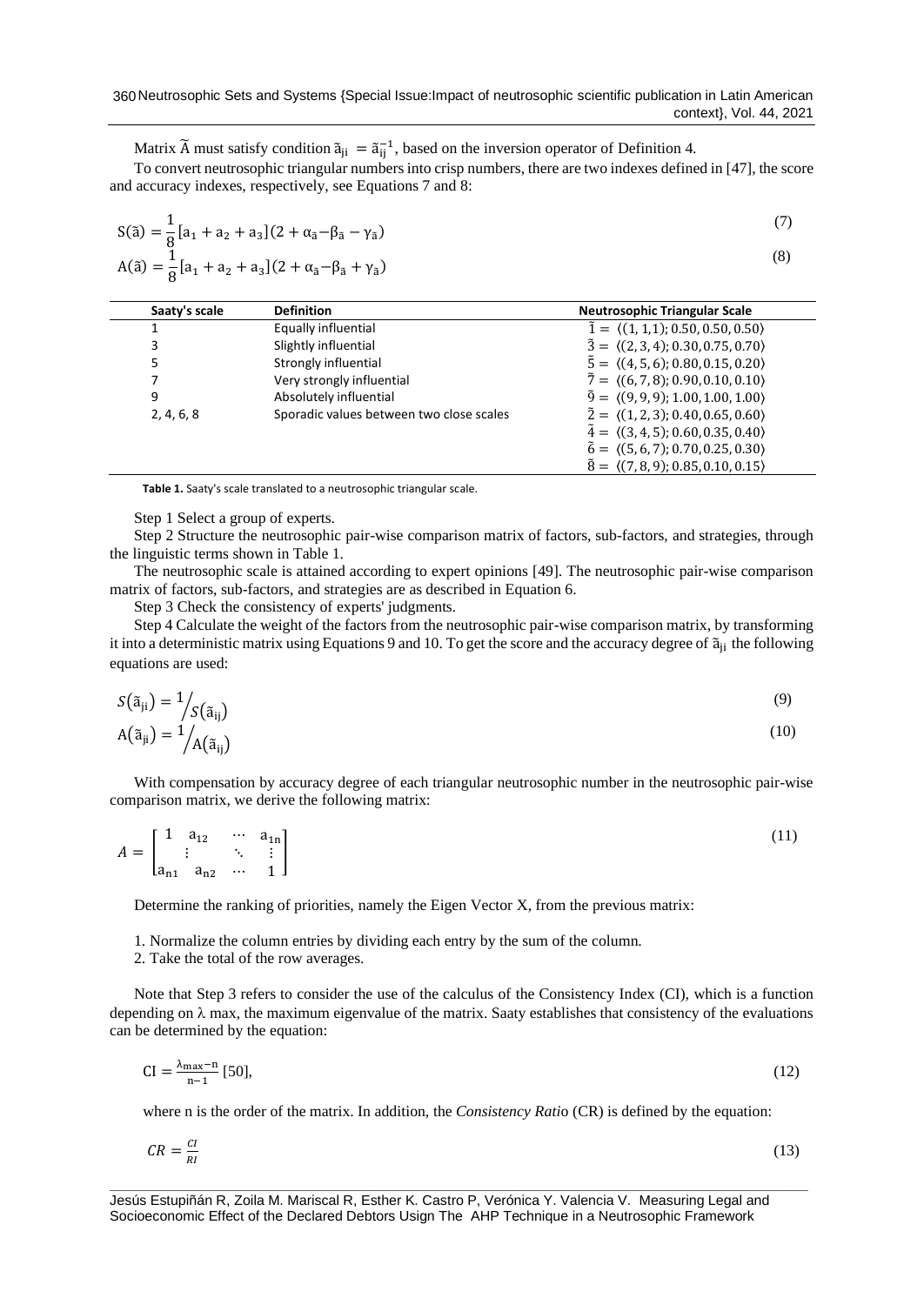Neutrosophic Sets and Systems {Special Issue:Impact of neutrosophic scientific publication in Latin American 361 context}, Vol. 44, 2021

RI is given in Table 2.

| Order<br>n,          |  |                 |      |              |                       |                        |                                             |                  | ᅶᄔ                               |
|----------------------|--|-----------------|------|--------------|-----------------------|------------------------|---------------------------------------------|------------------|----------------------------------|
| <b>D</b><br>$\cdots$ |  | $ \sim$<br>◡.◡∠ | 0.89 | ----<br>---- | $\sim$ $-$<br>ر ے . د | $\sim$ $\sim$<br>ر بيد | 1.40<br>and the contract of the contract of | $\Lambda$<br>∸.− | $\Lambda$ $\sim$<br>ᆂ.ㅋㅋ<br>____ |

**Table 2:** RI associated with each order.

If CR $\leq$ 0.1 we can consider that experts' evaluation is sufficiently consistent and henceforward we can proceed to use NAHP. We apply this procedure to matrix "A" in Equation 12.

The Pareto chart was presented in 1930 by Jurán in his Quality Control Manual based on what was described in 1909 by Vilfredo Pareto under the principle of "the few vital the many trivial". This diagram is based on the analysis of the problem and is used to present data, drawing attention to the causes of great incidence in the problem being analyzed. It aims to determine 20% of the causes that provoke 80% of the problems [\[51,](#page-9-7) [52\]](#page-9-8).

Its main advantages are:

- It allows you to focus on the aspects whose improvement will have the bigger impact, thus optimizing efforts.
- Provides a quick and easy view of the relative importance of issues.
- It helps prevent some causes from getting worse by trying to fix other less significant ones.
- His graphical view of the analysis is easy to understand and encourages the team to continue to improve.

It runs according to the following algorithm:

- 1. To collect the data and tabulate it.To calculate absolute and cumulative frequency, unit and cumulative relative frequency.
- 2. To make a graph by locating all the causes along the coordinate axis, ordered from highest to lowest incidence and match them with their corresponding percentages along the ordinate axis. Finally, the cumulative polygonal line is constructed, and the causes that are up to 80% will be those with the highest incidence

#### **3 Results**

Experts of diverse origins were selected for the investigation, all belonging to the region under study: Pastaza. The majority of this sample group was made up of process actors for this subset to represent the population to be studied faithfully. Within the population of interest, the sample was randomly chosen among legal professionals residing in the province of Pastaza. The mathematical exercise began with a round of individual interviews on a questionnaire designed to obtain data in three phases:



Figure 3. Guidelines for processing the results.

From the interviews carried out to the debtors, the following list of legal and socio-economic effects is shown:

**\_\_\_\_\_\_\_\_\_\_\_\_\_\_\_\_\_\_\_\_\_\_\_\_\_\_\_\_\_\_\_\_\_\_\_\_\_\_\_\_\_\_\_\_\_\_\_\_\_\_\_\_\_\_\_\_\_\_\_\_\_\_\_\_\_\_\_\_\_\_\_\_\_\_\_\_\_\_\_\_\_\_\_\_\_\_\_\_\_\_** Jesús Estupiñán R, Zoila M. Mariscal R, Esther K. Castro P, verónica Y. Valencia V. Measuring Legal and Socioeconomic Effect of the Declared Debtors Usign The AHP Technique in a Neutrosophic Framework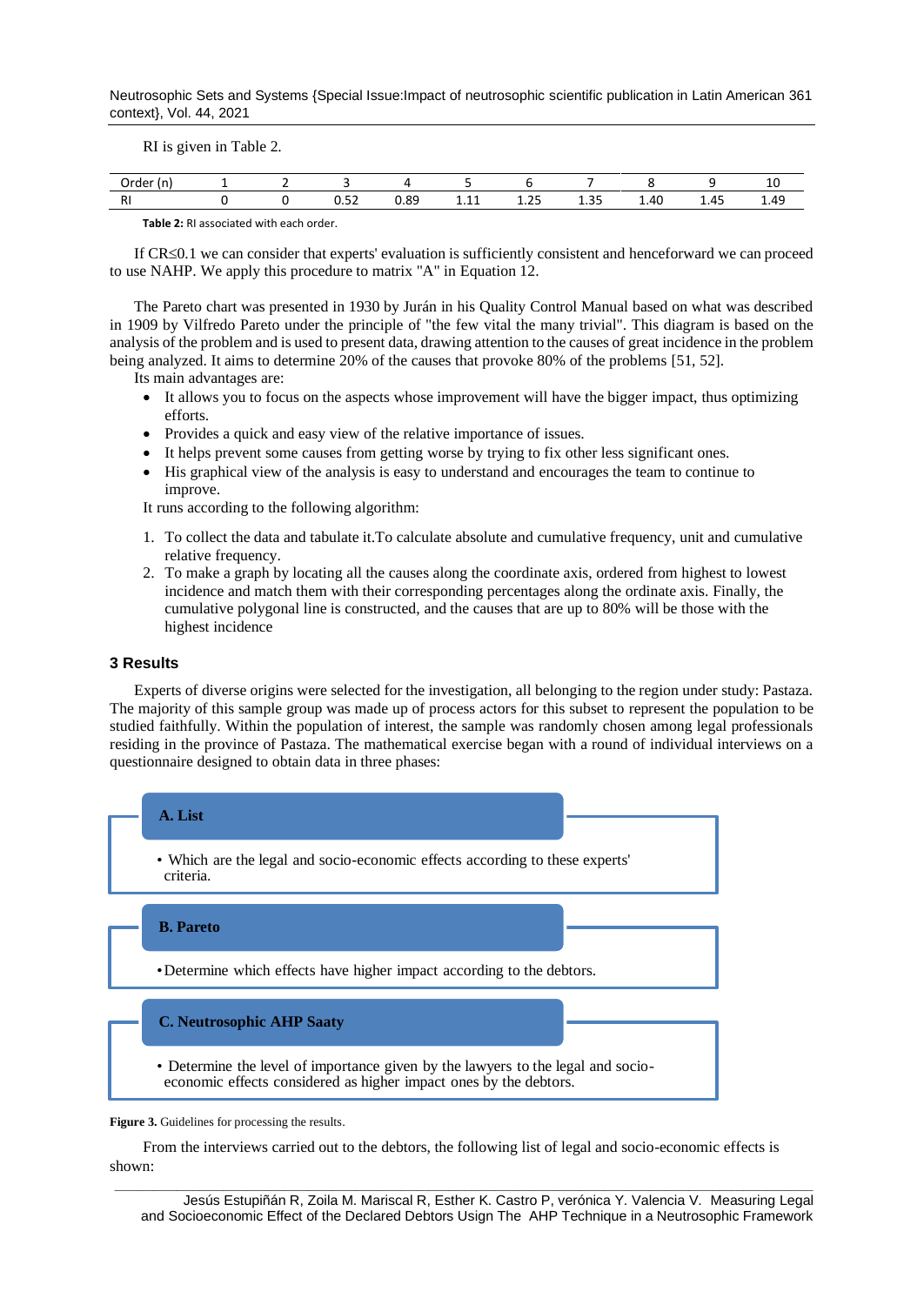- 1. Conjectures and accusations are initiated, so in this case, bad faith is judged, as well as the intention of not fulfilling its obligations to the detriment of its creditors
- 2. Inclusion of their identities in the Risk Center of the Ecuadorian Financial System, in the National System of Public Data, Ownership Registry, Databases of the Financial System, among others.
- 3. The property of the patrimony remains suspended, granting a transitory title to the trustee who represents it.
- 4. It produces discrimination towards the debtor declared as bankrupt, generating his rejection in his social circle, due to the decrease in his credibility for businesses
- 5. Impediment for the administration of assets, whether personal or others as a legal representative (which will not include family assets).
- 6. He will lose all the rights enshrined in the Constitution, except for the right to life, health, and education.
- 7. Impossibility of working in public entities, not being an employer or an employee, accessing credits, or entering into contracts).
- 8. Possibility of a criminal process leading to imprisonment
- 9. Automatic start of the tax investigation followed by a criminal process that can take away the right to liberty of the person if signs of Fraudulent Insolvency are found.
- 10. Impossibility of socially and economically rebuilding the life of the declared debtor.
- 11. The patrimony is submitted to the action and insolvency execution for which its administration, usufruct and disposition are deprived.

The resulting Pareto chart is shown below:





**Figure 4.** Pareto chart.

One of the benefits of the Pareto Chart is determining what is the key to a problem, separating them from other keys also present, but less important. Which is used both to investigate effects and to analyze causes. Therefore, following his 80-20% theory, it can be said that to continue the analysis, the following effects will be discarded:

- Conjectures and accusations are initiated, so in this case, bad faith is judged, as well as the intention of not fulfilling its obligations to the detriment of its creditors.
- The property of the patrimony remains suspended, granting a transitory title to the trustee who represents it.
- Impediment for the administration of assets, whether personal or others as a legal representative (which will not include family assets).
- Impossibility of socially and economically rebuilding the life of the declared debtor.
- The patrimony is submitted to the action and insolvency execution for which its administration, usufruct and disposition are deprived.

The execution of the AHP Saaty Neutrosophic analysis to determine the hierarchy in the measurement of the

**\_\_\_\_\_\_\_\_\_\_\_\_\_\_\_\_\_\_\_\_\_\_\_\_\_\_\_\_\_\_\_\_\_\_\_\_\_\_\_\_\_\_\_\_\_\_\_\_\_\_\_\_\_\_\_\_\_\_\_\_\_\_\_\_\_\_\_\_\_\_\_\_\_\_\_\_\_\_\_\_\_\_\_\_\_\_\_\_\_\_** Jesús Estupiñán R, Zoila M. Mariscal R, Esther K. Castro P, Verónica Y. Valencia V. Measuring Legal and Socioeconomic Effect of the Declared Debtors Usign The AHP Technique in a Neutrosophic Framework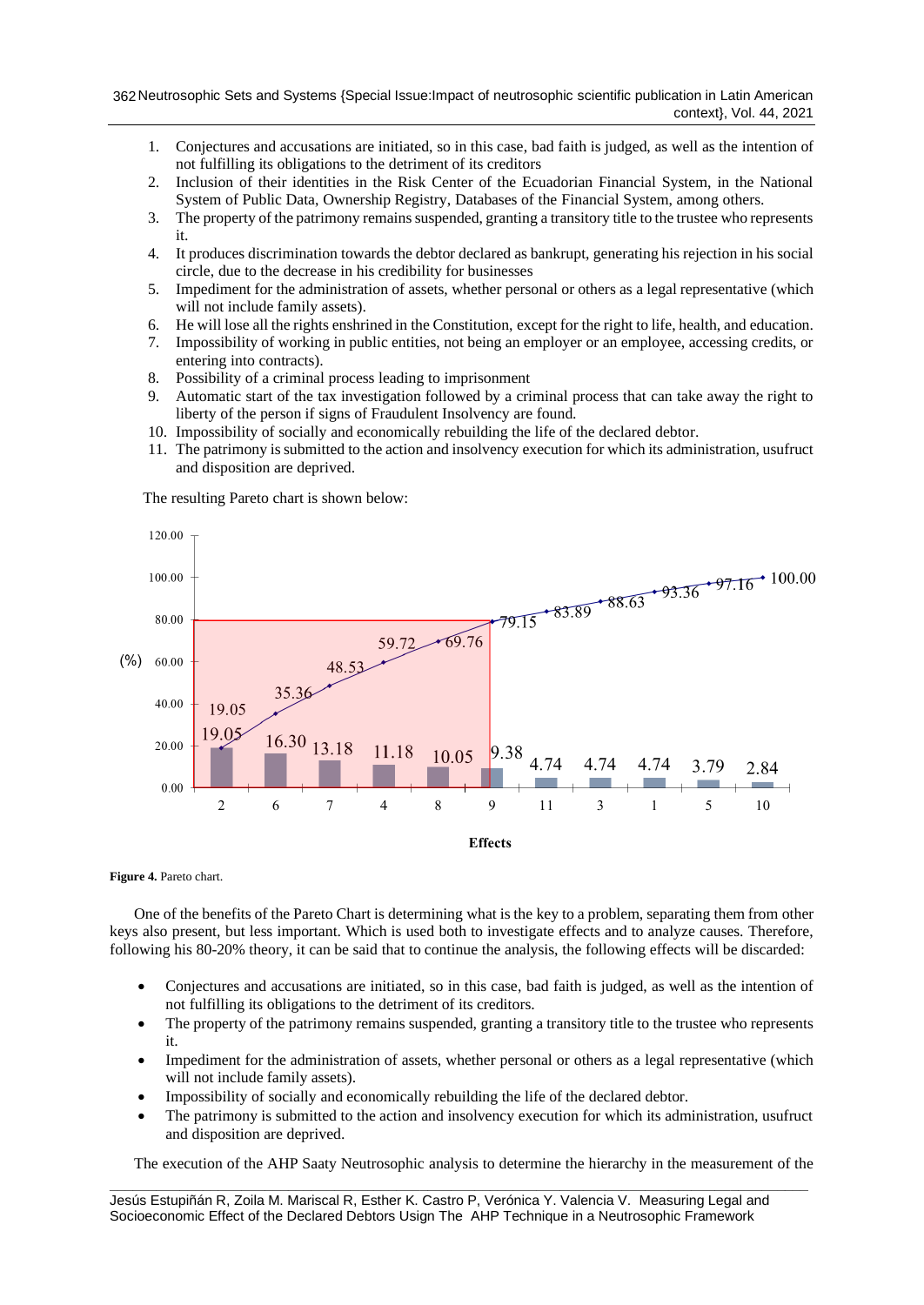effects according to their weights was as follows:

- A. He will lose all the rights enshrined in the Constitution, except for the right to life, health, and education.
- B. It produces discrimination towards the debtor declared as bankrupt, generating his rejection in his social circle, due to the decrease in his credibility for businesses.
- C. Inclusion of their identities in the Risk Center of the Ecuadorian Financial System, in the National System of Public Data, Property Registry, Databases of the Financial System, among others.
- D. Impossibility of working in public entities, not being an employer or an employee, accessing credits, or entering into contracts.
- E. Possibility of criminal proceedings leading to imprisonment.
- F. Automatic start of the tax investigation followed by a criminal process that can take away the right to liberty of the person if signs of Fraudulent Insolvency are found.

| <b>Effects</b> | A                  | B                  | C                  | D                  | E                  | F                   |
|----------------|--------------------|--------------------|--------------------|--------------------|--------------------|---------------------|
| A              |                    | (2,3,4);           | (6,7,8);           | $\langle (2,3,4);$ | $\langle (2,3,4);$ | $\langle (2,3,4);$  |
|                |                    | 0.30,0.75,0.70     | 0.90.0.10.0.10     | 0.30,0.75,0.70     | 0.30,0.75,0.70     | 0.30,0.75,0.7       |
|                |                    |                    |                    |                    |                    | $\langle 0 \rangle$ |
| B              | $\langle (6,7,8);$ |                    | $\langle (2,3,4);$ | (4,5,6);           | (3,4,5);           | (6,7,8);            |
|                | 0.90, 0.10, 0.10   |                    | 0.30, 0.75, 0.70   | 0.80,0.15,0.20     | 0.60,0.35,0.40     | 0.90, 0.10, 0.1     |
|                |                    |                    |                    |                    |                    | $\langle 0 \rangle$ |
| $\mathbf C$    | $\langle (6,7,8);$ | $\langle (6,7,8);$ |                    | (6,7,8);           | $(7,8,9)$ ;        | $\langle (5,6,7);$  |
|                | 0.90, 0.10, 0.10   | 0.90, 0.10, 0.10   |                    | 0.90, 0.10, 0.10   | 0.85, 0.10, 0.15   | 0.70, 0.25, 0.3     |
|                |                    |                    |                    |                    |                    | $\langle 0 \rangle$ |
| D              | $\langle (6,7,8);$ | $\langle (4,5,6);$ | $(2,3,4)$ :        |                    | $\langle (1,1,1);$ | $\langle (2,3,4);$  |
|                | $0.90.0.10.0.10\}$ | 0.80, 0.15, 0.20   | 0.30.0.75.0.70     |                    | 0.50,0.50,0.50     | 0.30,0.75,0.7       |
|                |                    |                    |                    |                    |                    | 0 <sub>2</sub>      |
| E              | (7,8,9);           | (3,4,5);           | $(2,3,4)$ :        | $\langle (1,1,1);$ |                    | $\langle (1,1,1);$  |
|                | 0.85, 0.10, 0.15   | 0.60, 0.35, 0.40   | 0.30, 0.75, 0.70   | 0.50,0.50,0.50     |                    | 0.50,0.50,0.5       |
|                |                    |                    |                    |                    |                    | $\left( \right)$    |
| F              | $\langle (5,6,7);$ | $\langle (6,7,8);$ | (2,3,4);           | (2,3,4);           | $\langle (1,1,1);$ |                     |
|                | 0.70, 0.25, 0.30   | 0.90, 0.10, 0.10   | 0.30, 0.75, 0.70   | 0.30,0.75,0.70     | 0.50,0.50,0.50     |                     |
|                |                    |                    |                    |                    |                    |                     |

**Table 3.** Paired matrix Neutrosophic AHP Saaty.

| <b>Effects</b> | A    | B    | C    | D    | E    | F    | WEIGHT |      |       |
|----------------|------|------|------|------|------|------|--------|------|-------|
| A              | 0.08 | 0.04 | 0.08 | 0.17 | 0.17 | 0.14 | 0.11   | 0.73 | 6,384 |
| B              | 0.08 | 0.11 | 0.25 | 0.29 | 0.22 | 0.33 | 0.21   | 1.46 | 6,775 |
| C              | 0.58 | 0.78 | 0.58 | 0.40 | 0.44 | 0.29 | 0.51   | 3.92 | 7,632 |
| D              | 0.08 | 0.02 | 0.03 | 0.06 | 0.06 | 0.14 | 0.06   | 0.40 | 6,151 |
| E              | 0.07 | 0.03 | 0.03 | 0.06 | 0.06 | 0.05 | 0.05   | 0.31 | 6,491 |
| F              | 0.10 | 0.02 | 0.03 | 0.02 | 0.06 | 0.05 | 0.04   | 0.27 | 6,115 |

**Table 4**. Determination of the weights of criteria applying the Neutrosophic AHP method.

The analysis of the consistency of the method showed that its Eigen value is  $6.591$ , IC = 0.12 and RC = 0.09, so it is confirmed that the exercise was correct.

## **Conclusions**

- The correct economic management for a business is of paramount importance, as it ensures survival in the market, obtaining profits and the prestige of the owners and family members. Specific laws in Ecuador regulate the process. It needs a quick response to avoid the effects on the part of the debtors, who must establish strategies in good faith.
- A declaration of insolvency implies negative effects in a wide range of actions; these can be legal, social, economic, and psychological both for the debtor and the people around them, whether they are family members or employees. Due to the unpredictable nature of uncertainty, given that it is a social

**\_\_\_\_\_\_\_\_\_\_\_\_\_\_\_\_\_\_\_\_\_\_\_\_\_\_\_\_\_\_\_\_\_\_\_\_\_\_\_\_\_\_\_\_\_\_\_\_\_\_\_\_\_\_\_\_\_\_\_\_\_\_\_\_\_\_\_\_\_\_\_\_\_\_\_\_\_\_\_\_\_\_\_\_\_\_\_\_\_\_** Jesús Estupiñán R, Zoila M. Mariscal R, Esther K. Castro P, verónica Y. Valencia V. Measuring Legal and Socioeconomic Effect of the Declared Debtors Usign The AHP Technique in a Neutrosophic Framework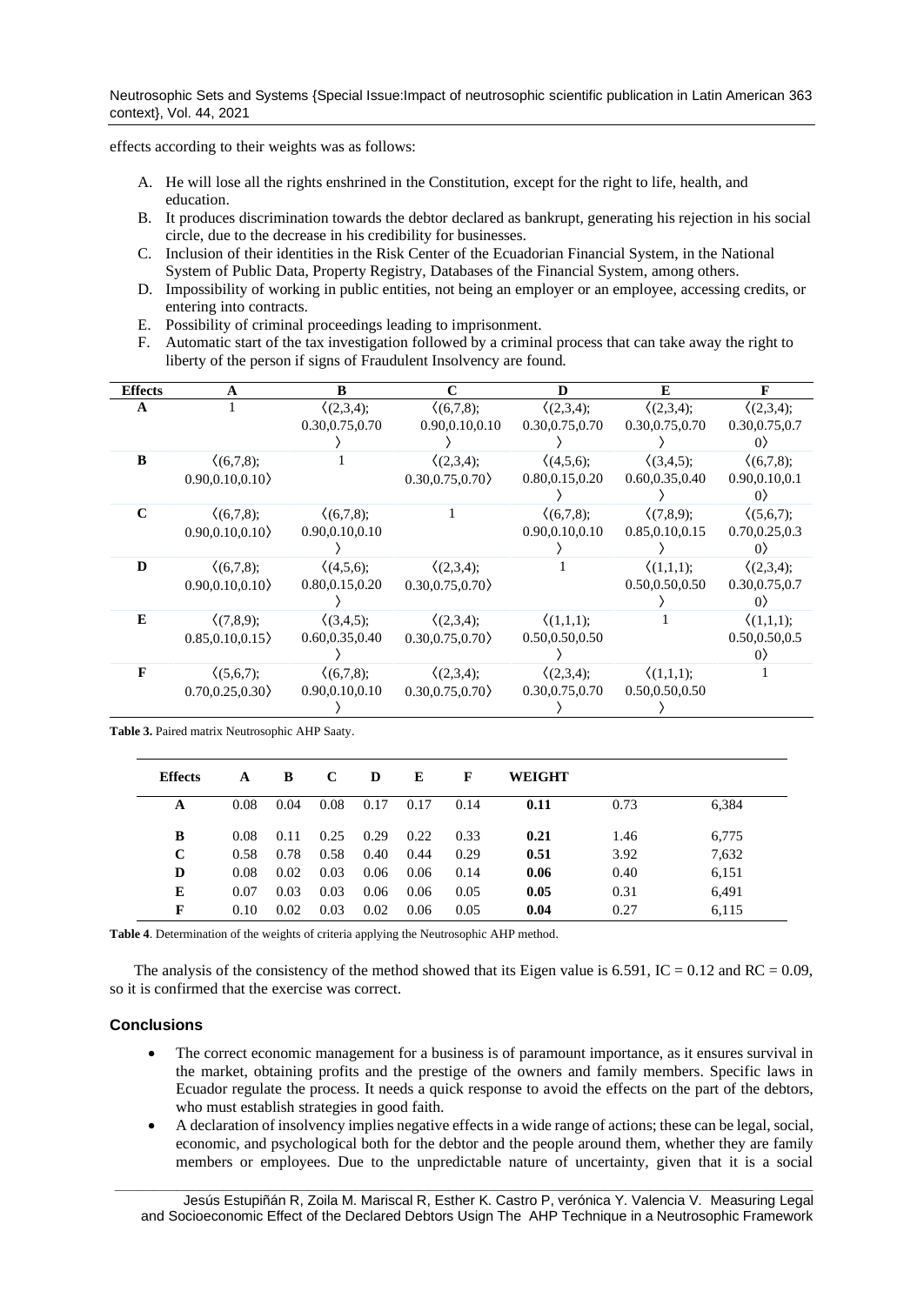phenomenon, the use of neutrosophic language was appropriate for the fulfillment of the objective of this research.

- To measure the effects, the techniques used were accurate. According to the Pareto chart for the socioeconomic effects of the debtors in the Canton of Pastaza, it showed that once the state of insolvency has been declared, the greatest impact lies in the social consequences rather than the economic ones. This is mainly due to the psycho-family issues that they bring along. Issues such as the power over property and the administration and/or representation of one's own and/or other people's property go to the background in front of the idea of a criminal process or the possibility of imprisonment, as well as the rejection that is experienced at the social level.
- In the case of the analysis carried out using the AHP Saaty Neutrosophic technique, it complemented what was stated in Pareto. It revealed that in order of importance, the lawyers and debtors confer the following hierarchical order of the effects described:
	- I. Inclusion of their identities in the Risk Center of the Ecuadorian Financial System, in the National System of Public Data, Property Registry, Databases of the Financial System, among others.
	- II. It produces discrimination towards the debtor declared as bankrupt, generating his rejection from his social circle, due to the decrease in his credibility for businesses.
	- III. He will lose all the rights enshrined in the Constitution, except for the right to life, health, and education.
	- IV. Impossibility of working in public entities, not being an employer or an employee, accessing credits, or entering into contracts).
	- V. Possibility of criminal proceedings leading to imprisonment.
	- VI. Automatic start of the tax investigation followed by a criminal process that can take away the right to liberty of the person if signs of Fraudulent Insolvency are found.
- The need to reconstruct life after the legal and economic effects is imposed in the measurement of the Neutrosophic AHP Saaty. Faced with demoralization as a social entity and the possibility of not reconstructing itself economically is what weighs most heavily in the analysis since once the identity of the debtor is included in the national databases, he loses civil rights and this possibility of rebirth is diminished in a considerable percentage.
- As one of the strategies to be followed proposed by the authors of this paper, it is recommended to promote a policy of debtors in good faith, where they can eliminate the arrears in payments as agreed. Similarly, it is necessary to legally reform the legislation according to the Basic Guarantees of Due Process to allow the bankrupt to submit payment proposals and to achieve the long-awaited rehabilitation of the right to representation, administration, and ownership of properties and assets.

# **References**

- <span id="page-7-0"></span>[1] M. H. Corona Carpio, A. B. Duharte Escalante, N. O. La O Salas, and L. Díaz del Mazo, "La educación a distancia durante la Covid-19 para los estudiantes de tercer año de estomatología," *MEDISAN 2020; 24(5):1014,* vol. 24, pp. 1014-1024, 2020.
- <span id="page-7-1"></span>[2] L. García Aretio, "COVID-19 y educación a distancia digital: preconfinamiento, confinamiento y posconfinamiento " *RIED. Revista Iberoamericana de Educación a Distancia,* vol. 24, pp. 09-32, 2021.
- <span id="page-7-2"></span>[3] G. Coba. (2020) Cinco de cada 10 personas con empleo están en la informalidad. *Primicias*. Available: https:/[/www.primicias.ec/noticias/economia/persons-empleo-informalidad-ecuador/#](http://www.primicias.ec/noticias/economia/persons-empleo-informalidad-ecuador/)
- <span id="page-7-3"></span>[4] J. Malczewski, "Spatial multicriteria decision making and analysis: a geographic information sciences approach.," *Ashgate, Brookfield,* pp. 11-48, 1999.
- [5] B. Elomda, H. Hefny, and H. Hassan, "An extension of fuzzy decision maps for multicriteria decision-making. ," *Egyptian Informatics Journal, ,* vol. 14(2), pp. 147-155, 2013.
- [6] A. Akgun, "Mapeo de susceptibilidad a deslizamientos de tierra para Ayvalik (Turquía occidental) y sus alrededores por análisis de decisiones multicriterio," *Environ Earth Sci 61: 595-611,* 2010.
- [7] P. Anbazhagan, K. Thingbaijam, S. Nath, J. Narendara Kumar, and T. Sitharam, " Multi-criteria seismic hazard evaluation for Bangalore city, India," *Asian Earth Sci 38: 168–198,* 2010.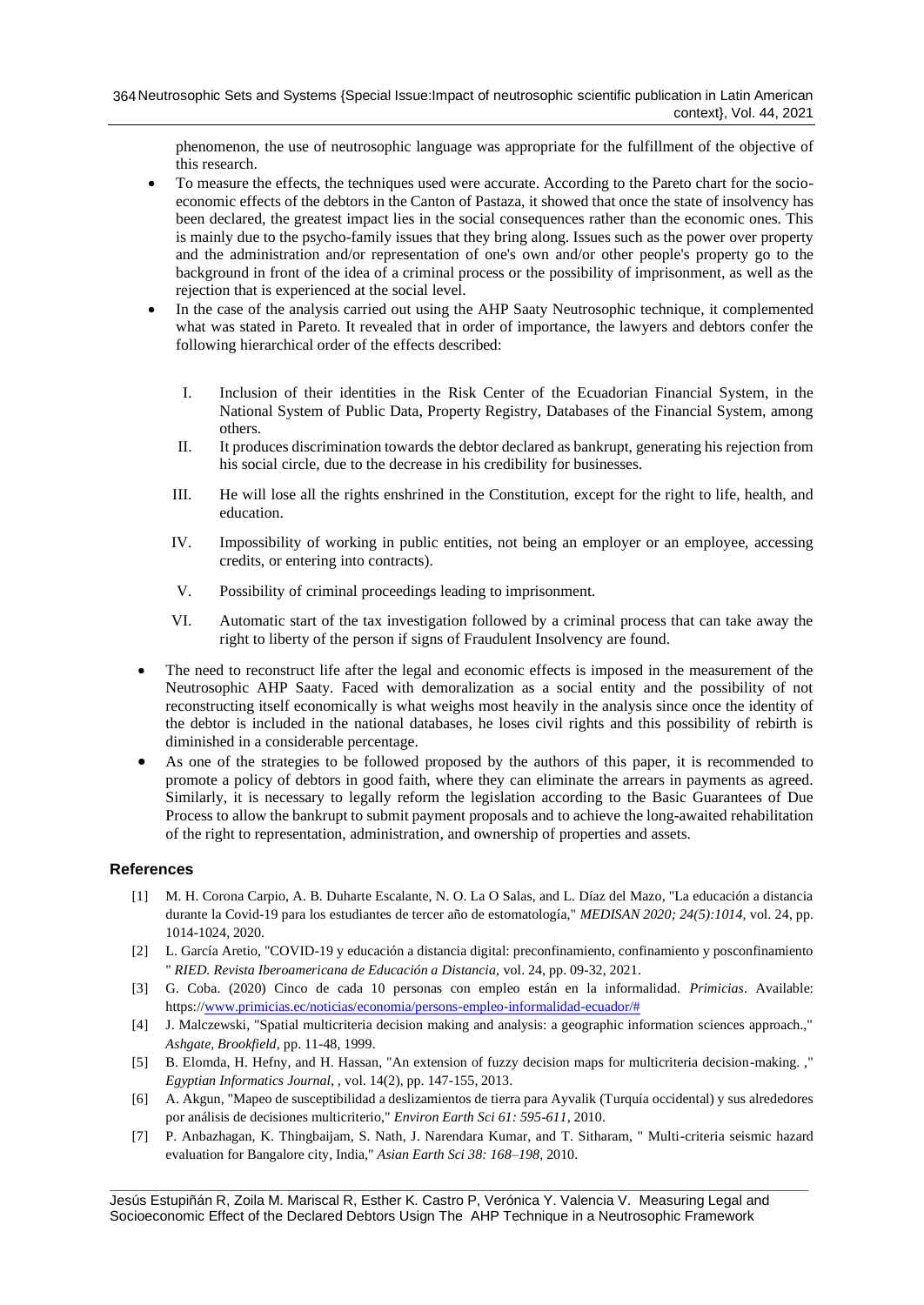Neutrosophic Sets and Systems {Special Issue:Impact of neutrosophic scientific publication in Latin American 365 context}, Vol. 44, 2021

- <span id="page-8-0"></span>[8] S. El Gibari, T. Gómez, and F. Ruiz, "Building composite indicators using multicriteria methods: a review.," *Journal of Business Economics,* 2018.
- [9] C. L. Hwang and K. Yoon, "Methods for multiple attribute decision making in Multiple attribute decision making," *Springer,* pp. 58-191, 1981.
- [10] M. Leyva-Vázquez, K. Pérez-Teruel, and R. I. John, "A model for enterprise architecture scenario analysis based on fuzzy cognitive maps and OWA operators," in *Electronics, Communications and Computers (CONIELECOMP)*, *2014 International Conference on*, 2014, pp. 243-247.
- [11] J. E. Ricardo, V. M. V. Rosado, J. P. Fernández, and S. M. Martínez, "Importancia de la investigación jurídica para la formación de los profesionales del Derecho en Ecuador," *Dilemas Contemporáneos: Educación, Política y Valores,* 2020.
- [12] M. L. Vázquez, J. Estupiñan, and F. Smarandache, "Neutrosofía en Latinoamérica, avances y perspectivas," *Revista Asociación Latinoamericana de Ciencias Neutrosóficas. ISSN 2574-1101,* vol. 14, pp. 01-08, 2020.
- <span id="page-8-1"></span>[13] T. L. Saaty, *Toma de decisiones para líderes*: RWS Publications, 2014.
- <span id="page-8-2"></span>[14] A. Arquero, M. Alvarez, and E. Martinez, "Decision Management making by AHP (analytical hierarchy process) trought GIS data," *IEEE Latin America Transactions,* vol. 7, pp. 101-106, 2009.
- <span id="page-8-3"></span>[15] O. Mar, I. Santana, and J. Gulín, "Competency assessment model for a virtual laboratory system and distance using fuzzy cognitive map," *Revista Investigación Operacional* vol. 38, pp. 170-178, 2017.
- <span id="page-8-4"></span>[16] S. E. López Cuenca, "Análisis de factibilidad y pertinencia del programa de Maestría en Administración de Empresas con mención en Innovación mediante el modelo AHP difuso," Universidad de las Fuerzas Armadas ESPE. Carrera de Ingeniería Comercial., 2017.
- [17] O. Mar, I. Santana, and J. Gulín, "Algoritmo para determinar y eliminar nodos neutrales en Mapa Cognitivo Neutrosófico," *Neutrosophic Computing and Machine Learning,* vol. 8, pp. 4-11, 2019.
- [18] M. Leyva-Vázquez and F. Smarandache, *Inteligencia Artificial: retos, perspectivas y papel de la Neutrosofía*: Infinite Study, 2018.
- <span id="page-8-5"></span>[19] C. Tubet Abramo, "Diseño de una metodología de evaluación de la sostenibilidad del Mix Eléctrico Nacional, basada en el Proceso Analítico Jerárquico (AHP)," 2016.
- [20] M. Abdel-Basset, M. Mohamed, and F. Smarandache, "An extension of neutrosophic AHP–SWOT analysis for strategic planning and decision-making," *Symmetry,,* vol. 10, p. 116, 2018.
- [21] G. Ramírez, C. Ovando, and J. A. Lino Gamiño. (2019x) Modelo de gestión de servicios de cómputo en la nube para las compañías de consumo. *Ciencias Humanas y Sociales*.
- [22] A. Hatami Marbini and S. Saati, "An application of fuzzy TOPSIS method in an SWOT analysis," *Mathematical Sciences,* vol. 3, pp. 173-190, 2014.
- [23] G. Norat Estrada, B. M. González Nuñez, M. Valdés Peña, M. Y. Leyva Vázquez, and O. Pérez Peña, "Bases para el diseño de un procedimiento para el control económico de las inversiones con medios propios mediante AHP Saaty-Topsis," presented at the 10ma Conferencia Científica Internacional Universidad de Holguín, Holguín, Cuba, 2021.
- [24] J. A. Gómez Romero, R. Soto Flores, and S. Garduño Román. (2019) Determinación de las Ponderaciones de los Criterios de Sustentabilidad HidroEléctrica Mediante la Combinación de los Métodos AHP y GP Extendido. *Ingeniería*.
- [25] J. Aznar Bellver and F. Guijarro Martínez, *Nuevos métodos de evaluación: modelos multicriterios* Valencia, España: Universitat Politècnica de València, 2012.
- [26] S. Bernal Romero and D. F. Niño Sanabria, "Modelo multicriterio aplicado a la toma de decisiones representables en diagramas de Ishikawa," Trabajo de grado presentado como requisito para obtener el título de Ingeniero Industrial, Facultad de Ingeniería, Universidad Distrital Francisco José De Caldas, Bogotá, Colombia, 2018.
- [27] T. L. Saaty, "Decision making with the Analytic Hierarchy Process," *International Journal of Services Sciences,* vol. 1, 2008.
- [28] A. Avila Vázquez, "Gestión del control interno a través de las Redes de Petri," Trabajo de diploma presentada en opción al título de Ingeniero Industrial, Facultad Ciencias Empresariales y Administración Dpto. Ingeniería Industrial, Universidad de Holguín, 2019.
- [29] L. K. B. Villanueva, D. A. V. Intriago, L. K. Á. Gómez, and A. M. I. Morán, "Business Plan for Entrepreneurs, Actors and Organizations of Social and Solidarity Economy based on Neutrosophic AHP-SWOT," *Neutrosophic Sets and Systems,* vol. 37, p. 27, 2020.
- [30] M. F. S. Salgado, G. F. A. Hidalgo, and S. B. G. Gallegos, "A composite Index of Social Vulnerability to Earthquake Hazard in Canton Atacames," *Neutrosophic Sets and Systems,* vol. 37, pp. 250-259, 2020.
- [31] S. D. Á. Gómez, J. F. G. García, and B. P. Guanolema, "Linking Neutrosophic AHP and Neutrosophic Social Choice Theory for Group Decision Making," *Neutrosophic Sets and Systems,* vol. 37, pp. 389-398, 2020.